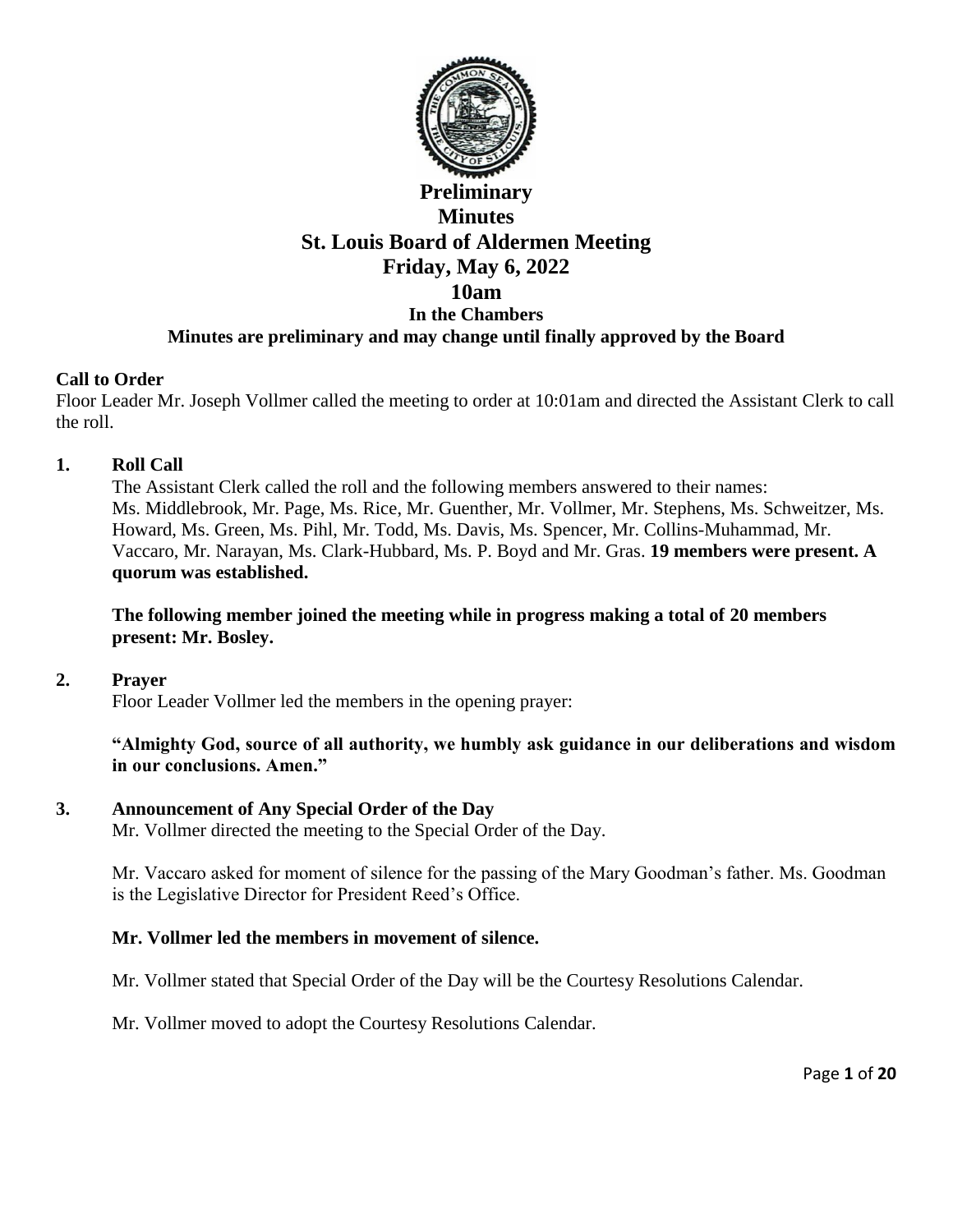Seconded by Ms. Davis.

Mr. Vollmer called for the vote to adopt the Courtesy Resolutions Calendar.

# **The motion was carried unanimously by voice vote.**

# **There were no resolutions to be presents for the day.**

## **4. Introduction of Honored Guests**

Mr. Vollmer directed the meeting to the introduction of honored guests.

Mr. Vaccaro welcomed as his honored guests for the day Mr. Greg Meyer and Mr. Dave Sweeney who were in the balcony.

Ms. Clark-Hubbard mentioned that today is "National Teacher Appreciation Week" and she recognized all teachers as her honored guests for the day.

Ms. Davis recognized a all teachers as well her nephew Mr. Mario Patten known as "Coach P" who is a teacher and coach.

Ms. Howard mentioned that today is also "National Nurses Day" and therefore she recognized all nurses as her special guest for the day.

Mr. Collins-Muhammad recognized all women and mothers as his special guests for the day due to the upcoming Mother's Day Holiday.

Mr. Stephens recognized as his honored guest for the day Mrs. Philomena Arnowitz the wife of former Alderman Larry Arnowitz who passed a year ago. Mr. Stephens asked for a moment of silence for Mr. Arnowitz.

## **Mr. Vollmer led the members in movement of silence.**

Mr. Stephens also recognized the first and second winners of the annual St. Louis University Law School essay contest Ms. Grace Wallace and Mr. Bryan Garran.

Ms. Rice also recognized all teachers as her honored guests for the day.

Mr. Vollmer stated that today is "National Tuba Day."

## **5. Approval of Minutes**

Mr. Vollmer recognized Ms. Davis on the motion to approve the minutes of the Friday, April 29, 2022 full Board of Aldermen meeting.

Ms. Davis moved to approve the minutes of the Friday, April 29, 2022 full Board of Aldermen meeting.

Seconded by Mr. Vaccaro.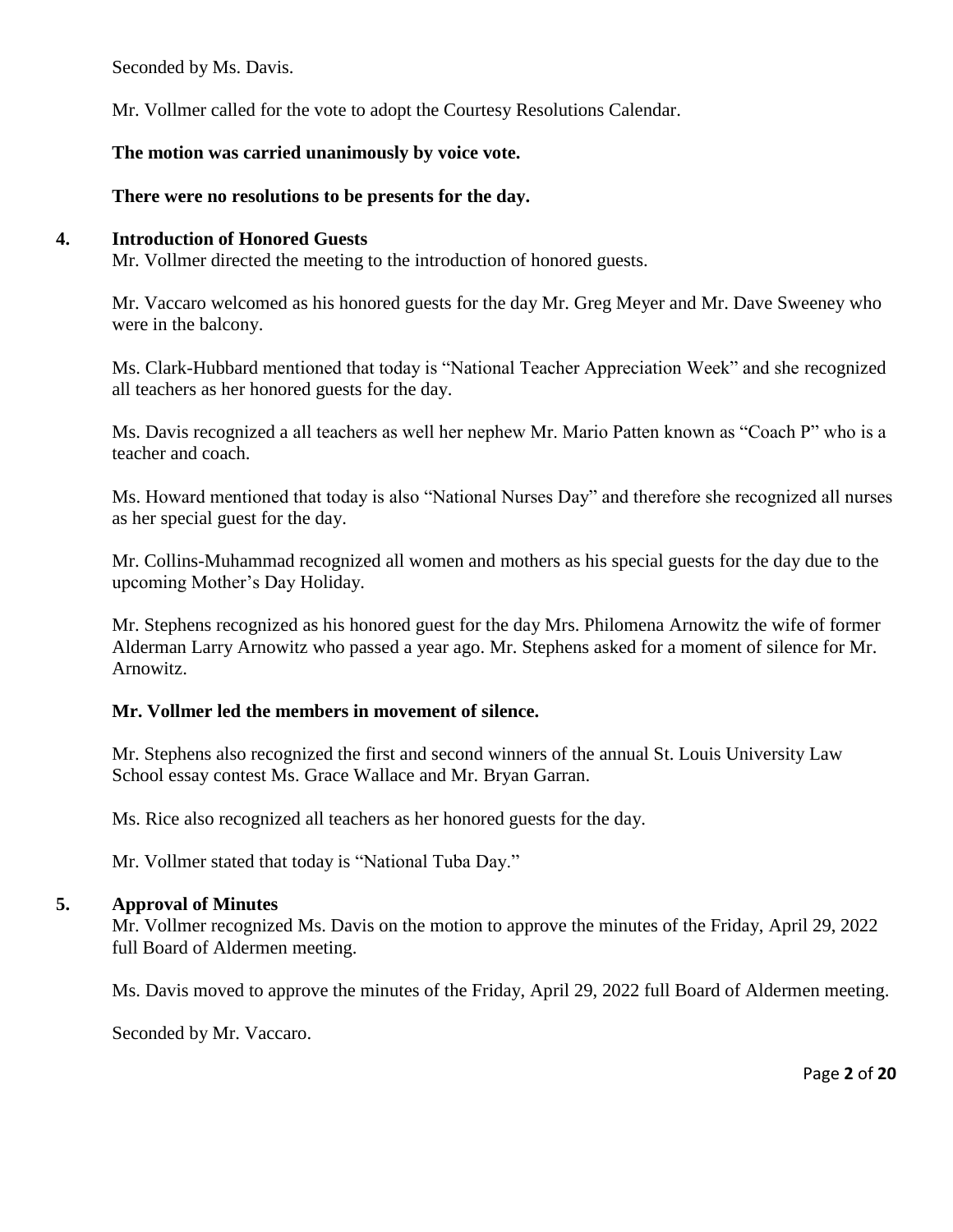Mr. Vollmer called for the vote on the motion to approve the minutes of the Friday, April 29, 2022 full Board of Aldermen meeting.

## **The motion was carried unanimously by voice vote.**

### **6**. **Report of City Officials**

Mr. Vollmer directed the Clerk the Report of City Officials.

The Clerk read the following:

## **a) Report of the Clerk of the Board of Aldermen** None

#### **b.) Office of the Mayor**

March 14, 2022

Honorable Board of Aldermen Room 230 City Hall Saint Louis, Missouri 63103 Dear Members of the Board:

I have the pleasure to submit the following individual for appointment to the Mental Health Board:

The appointment of Mr. Vander Corliss, who resides in the 7th. ward, serving as an at-large member, whose term will expire on December 31, 2022, fulfilling the unexpired term of Philip Minden.

I respectfully request your approval of this appointment.

#### **Respectfully submitted Tishaura O. Jones Mayor, City of St. Louis**

Mr. Vollmer recognized Ms. Spencer on the motion to approve the Mayor's appointment to the Mental Health Board.

Ms. Spencer moved to approve the Mayor's appointment to the Mental Health Board.

Second by Ms. Rice.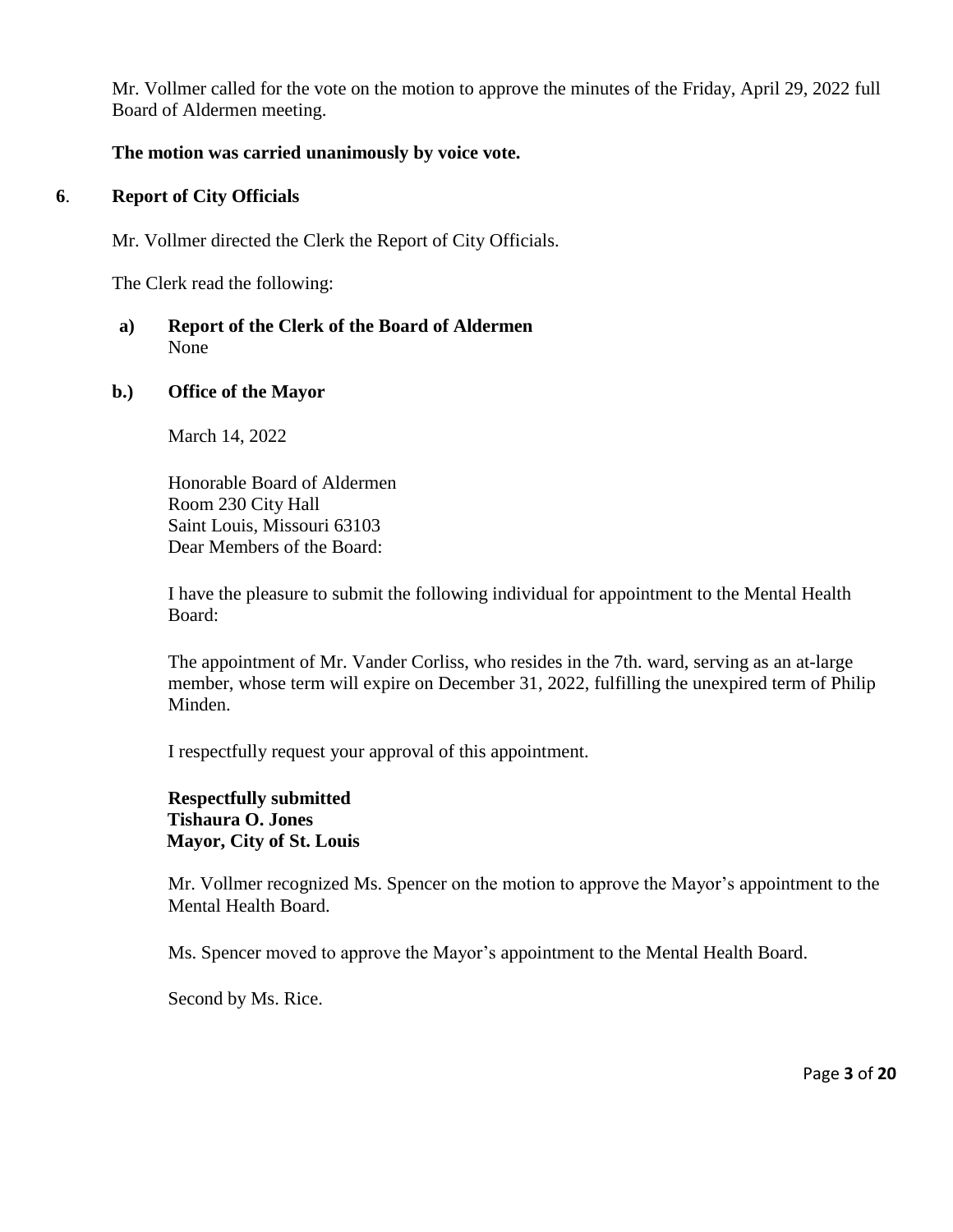Mr. Vollmer called for the vote to on the motion to approve the Mayor's appointment to the Mental Health Board.

## **The motion was carried unanimously by voice vote.**

- **c.) Office of the President** None
- **7**. **Petitions and Communications** None
- **8. Board Bills for Perfection, Informal Calendar**  None
- *9.* **Board Bills for Third Reading, Informal Calendar** None
- **10. Resolutions, Informal Calendar** None

## **11. First Reading of Board Bills**

Mr. Vollmer directed the Assistant Clerk to the First Reading of Board Bills.

The Assistant Clerk read the following into the record.

## **Board Bill Number 15**

### **Introduced by Alderwoman Shameem Clark-Hubbard**

An ordinance authorizing and directing the Director of Streets to permanently close, barricade or otherwise impede the flow of traffic on Maryville Avenue approximately five-hundred and eighty (580) feet south of the south curb line of Maple Avenue.

### **Board Bill Number 16**

### **Introduced by Alderwoman Dwinderlin Evans**

An ordinance approving a Redevelopment Plan dated December 16, 2021 ("Plan") for the 4100-4134 Dr Martin Luther King Dr. Area ("Area") in the City of St. Louis ("City') after finding that the Area is blighted as defined in Section 99.320 of the Revised Statutes of Missouri, 2016, as amended, (the "Statute" being Sections 99.300 to 99.715 inclusive), finding that there shall be available 10-year tax abatement based on 95 percent of the assessed value of the incremental improvements.; and pledging cooperation of the Board of Aldermen.

### **Board Bill Number 17**

### **Introduced by Alderwoman Shameem Clark-Hubbard**

An ordinance authorizing and directing the Director of Streets to permanently close, barricade or otherwise impede the flow of traffic on Hodiamont Tracks by blocking said traffic flow at the east curb line of Hamilton Avenue at the intersection of Hodiamont Tracks and Hamilton Avenue, and at the west curb line of Goodfellow Boulevard at the intersection of Hodiamont Tracks and Goodfellow Boulevard.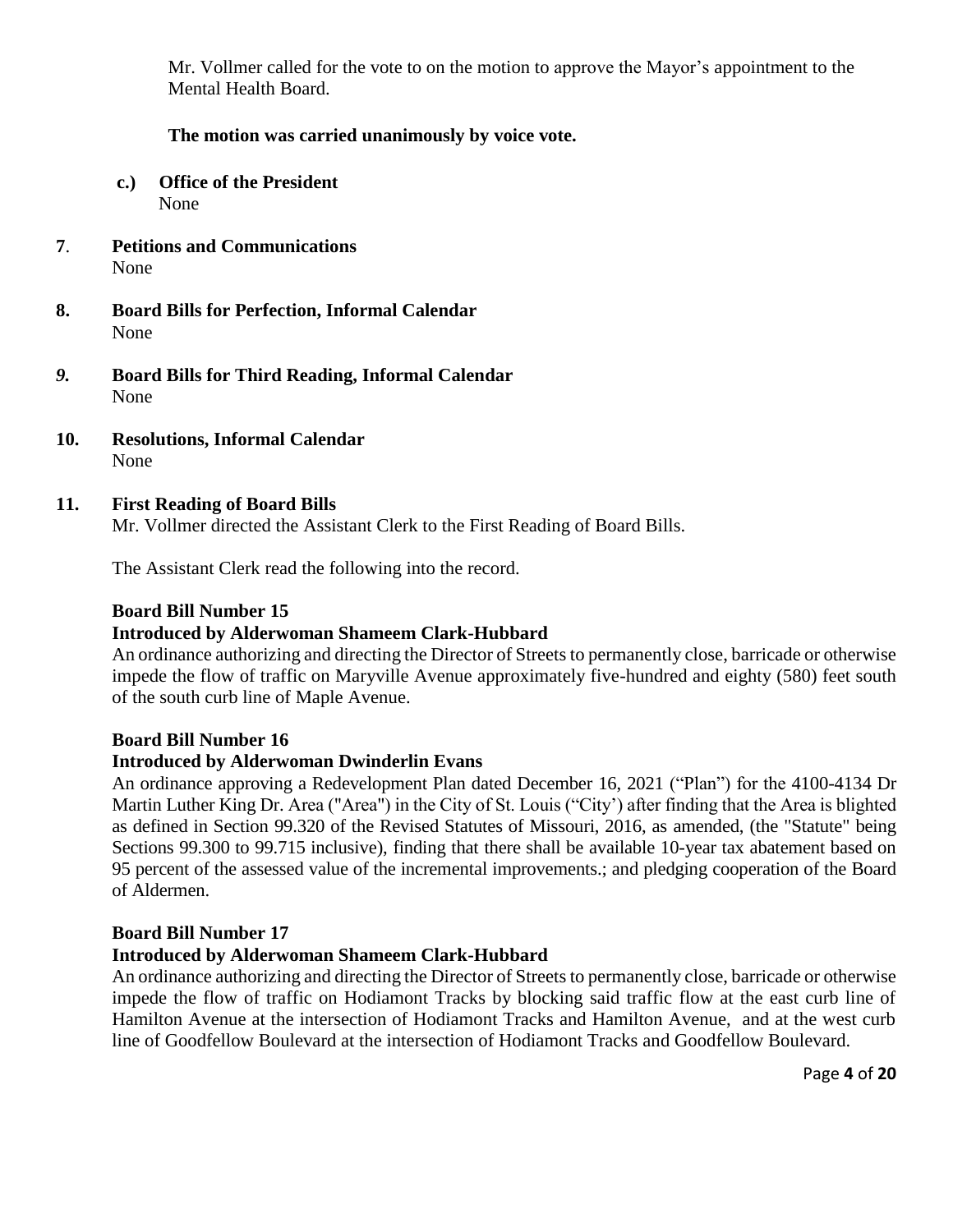# **Board Bill Number 18 Introduced by Alderwoman Megan Green**

An ordinance for the creation of a City Youth Council, to be composed of both adults and members of the youth of the City of St. Louis, for the purpose of gathering information for and making policy recommendations to the Mayor and the Board of Alderpeople concerning the state of children and youth of the City of St. Louis.

## **Board Bill Number 19**

## **Introduced by President Lewis Reed, Alderwoman Marlene Davis**

An Ordinance pertaining to the Transit Sales Tax imposed pursuant to Section 94.660, RSMo., as adopted by the voters of St. Louis City on August 2, 1994, pursuant to Ordinance Number 63168 creating the "City Public Transit Sales Tax Trust Fund" directing the Treasurer of the City of St. Louis to deposit funds received pursuant to said sales tax into the "City Public Transit Sales Tax Trust Fund – Account ONE" appropriating **\$11,107,000** from the said sales tax for the period of July 1, 2022 through June 30, 2023 to the Bi-State Development Agency for certain purposes; and containing a severability and emergency clause.

## **Board Bill Number 20**

## **Introduced by President Lewis Reed, Alderwoman Marlene Davis**

An Ordinance pertaining to the Transit Sales Tax imposed pursuant to Section 94.660, RSMo., as adopted by the voters of St. Louis City on November 4, 1997, pursuant to Ordinance Number 64111 creating the "City Public Transit Sales Tax Trust Fund" directing the Treasurer of the City of St. Louis to deposit funds received pursuant to said sales tax into the "City Public Transit Sales Tax Trust Fund – Account TWO" appropriating **\$11,107,000** from the said sales tax for the period of July 1, 2022 through June 30, 2023 to the Bi-State Development Agency for certain purposes; and containing a severability and emergency clause.

### **Board Bill Number 21**

## **Introduced by President Lewis Reed, Alderwoman Marlene Davis**

An ordinance appropriating the sum of **\$21,209,000** as described in Section 94.600 through 94.655, RSMo. 2000, as amended, for the period of July 1, 2022 through June 30, 2023, which sum is hereby appropriated out of the "Transportation Trust Fund" to the Bi-State Development Agency for transportation purposes; and containing a severability and emergency clause.

### **Board Bill Number 22**

### **Introduced by Alderman Shane Cohn**

An Ordinance recommended by the Airport Commission and the Board of Estimate and Apportionment pertaining to the process through which The City of St. Louis (the "City") Airport Authority lets concessions contracts at St. Louis Lambert International Airport (the Airport"); amending Section Eight of **Ordinance Number 54999**, approved March 19, 1968, as codified in Section 18.08.080 of the Revised Code, City of St. Louis, 2020, Anno.; containing a severability clause; and containing an emergency clause.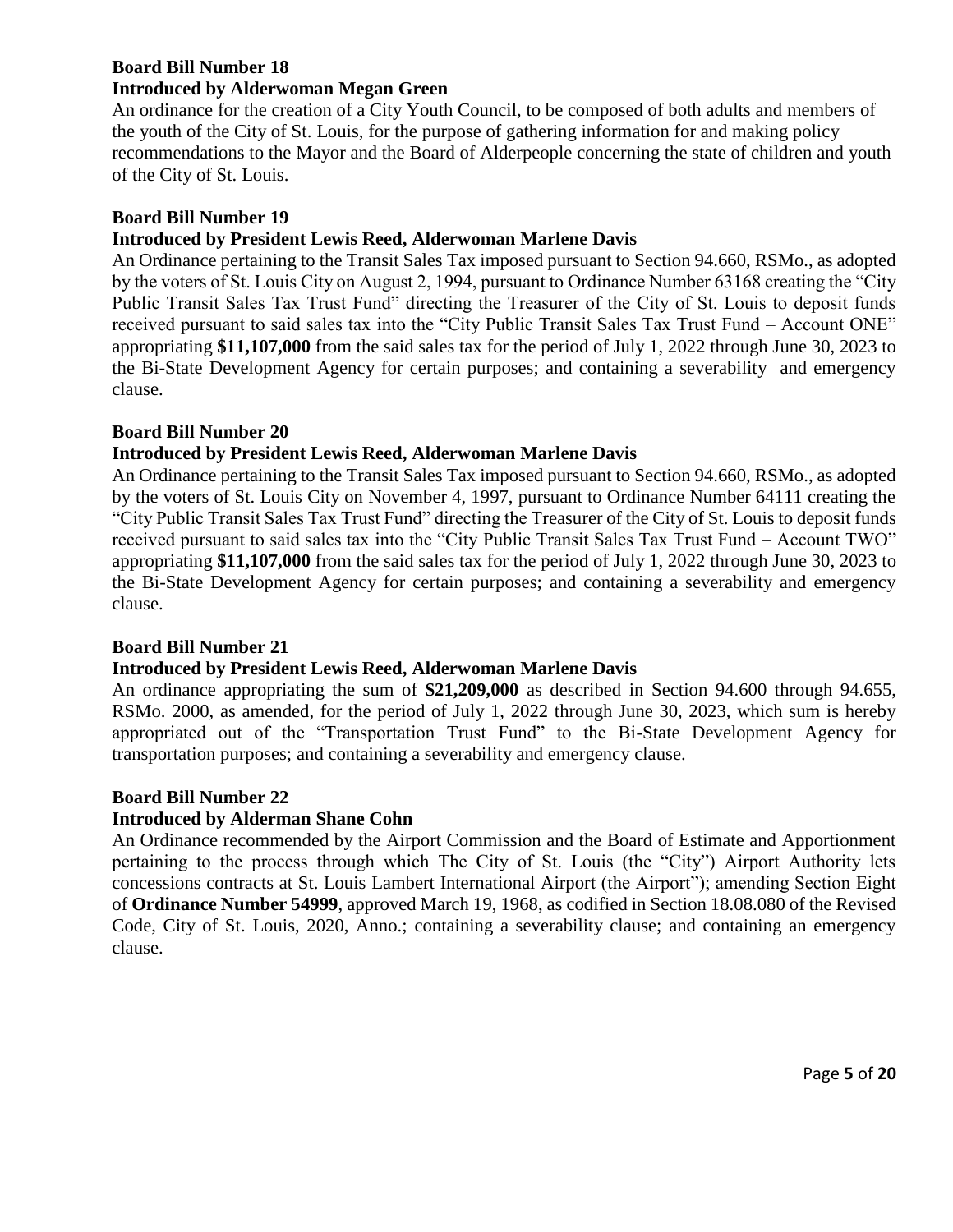#### **Board Bill Number 23 Introduced by Alderwoman Carol Howard**

An ordinance approving a Redevelopment Plan dated March 22, 2022 ("Plan") for the 4747 Adkins Ave. and 4009 Delor St. Area ("Area") in the City of St. Louis ("City') after finding that the Area is blighted as defined in Section 99.320 of the Revised Statutes of Missouri, 2016, as amended, (the "Statute" being Sections 99.300 to 99.715 inclusive), finding that there shall be available 10-year tax abatement based on 75 percent of the assessed value of the incremental improvements.; and pledging cooperation of the Board of Aldermen.

## **Board Bill Number 24**

## **Introduced by Alderman John Coatar**

Pursuant to **Ordinance Number 70333** as amended by **Ordinance Number 71394**, an ordinance directing the Director of Streets to install speed humps to calm the flow of traffic on the 2200 block of Indiana Ave, the 2200 block of Missouri Ave, Mississippi Ave between Geyer Ave and the Interstate 44 overpass, the 2200 block of Jules St, the 2100 block of Geyer Ave, the 2000 block of Geyer Ave, the 2000 block of Ann Ave, 2100 block of Allen Ave, and the 2000 block of Allen Ave.

## **Board Bill Number 25**

## **Introduced by Alderman John Coatar**

An Ordinance authorizing the honorary street name Don Kirby Way pursuant to **Ordinance 68937**, which shall begin at the north curb-line Lami Street at the intersection of Lami Street and the north / south alleyway bounded by 13th Street to the east and Interstate Highway 55 to the west and shall run north on said alleyway to the south curb-line of Shenandoah Avenue at intersection Shenandoah Avenue and said alleyway.

Mr. Vollmer recognized Ms. Davis on the motion to suspend the rules in order to introduce Board Bill Number 1.

Ms. Davis moved to suspend the rules for the purposes of introducing Board Bill Number 1.

Seconded by Mr. Vaccaro.

Mr. Vollmer directed the Assistant Clerk to call the roll on the motion to suspend the rules for the purposes of introducing Board Bill Number 1.

The Assistant Clerk called the roll and the following votes were recorded.

The following voted Aye:

Ms. Middlebrook, Mr. Bosley, Mr. Page, Ms. Rice, Mr. Guenther, Mr. Stephens, Ms. Schweitzer, Ms. Howard, Ms. Green, Ms. Pihl, Mr. Todd, Ms. Davis, Ms. Spencer, Mr. Collins-Muhammad, Mr. Vaccaro, Mr. Narayan, Ms. Clark-Hubbard, Ms. P. Boyd, Mr. Gras and Floor Majority Leader Mr. Vollmer. **A total of 20 Aye vote was cast.** 

The following voted No: None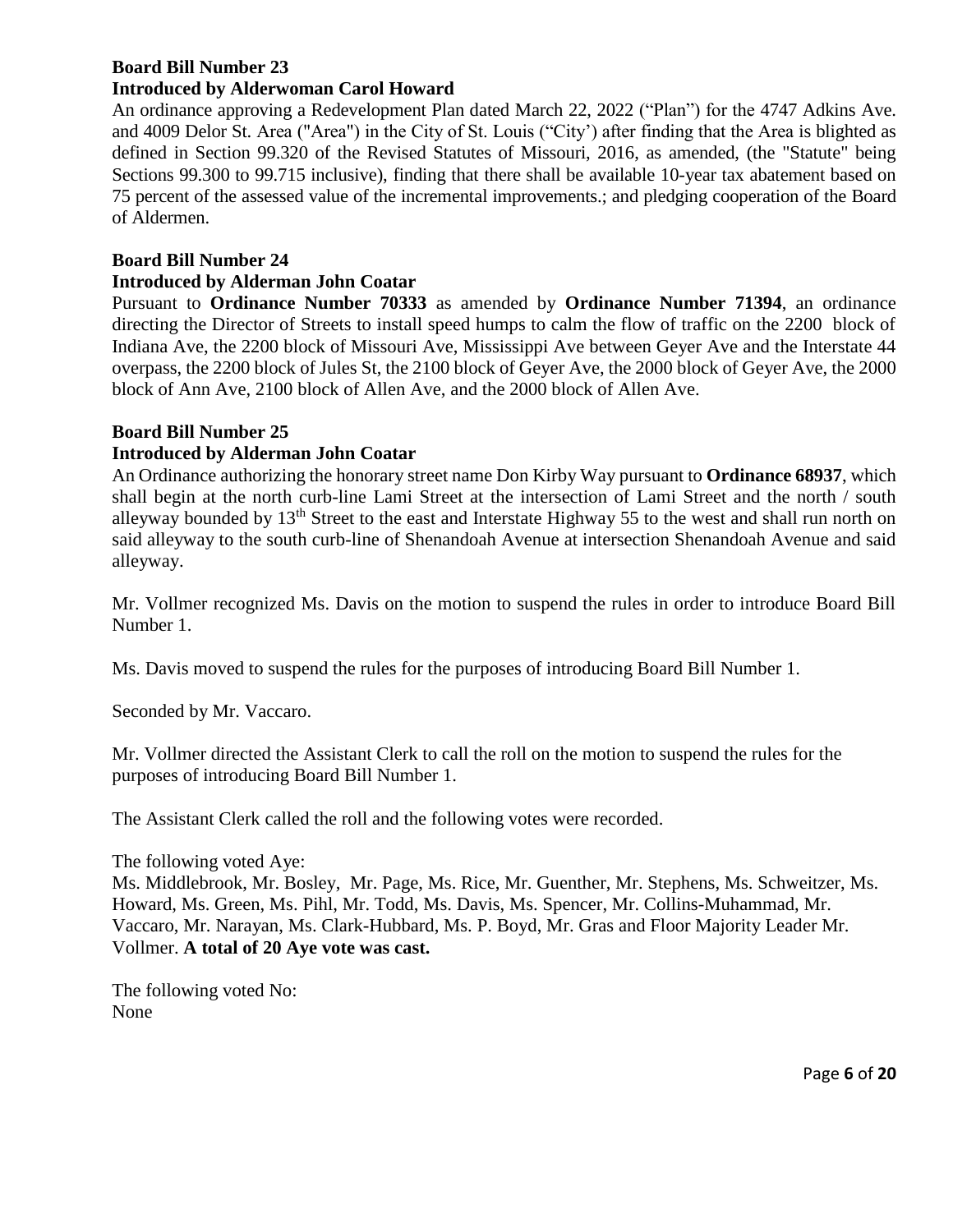The following voted Present: None

The following Abstained: None

The following recused themselves: None

The following were present but did not vote: None.

## **A total of 20 votes were cast. The motion carried.**

Mr. Vollmer directed the Assistant Clerk to read Board Bill Number 1 as part of the First Reading of Board Bills.

The Assistant Clerk read the following into the record.

## **Board Bill Number 1**

## **Introduced by President Lewis Reed, Alderwoman Marlene Davis**

An ordinance making appropriation for payment of Interest, Expenses, and Principal of the City's Bonded Indebtedness, establishing City tax rates, and making appropriation for current year expenses of the City Government containing an emergency clause.

## **12***.* **Reference to Committee of Board Bills**

Mr. Vollmer directed the Assistant Clerk to read Reference to Committee.

The Assistant Clerk read the following Reference to Committee.

Convention and Tourism: None

Education and Youth Matters **Board Bill Number 18.** 

Engrossment, Rules and Resolutions: None

Health and Human Services: None

Housing, Urban Development and Zoning: None

Intergovernmental Affairs: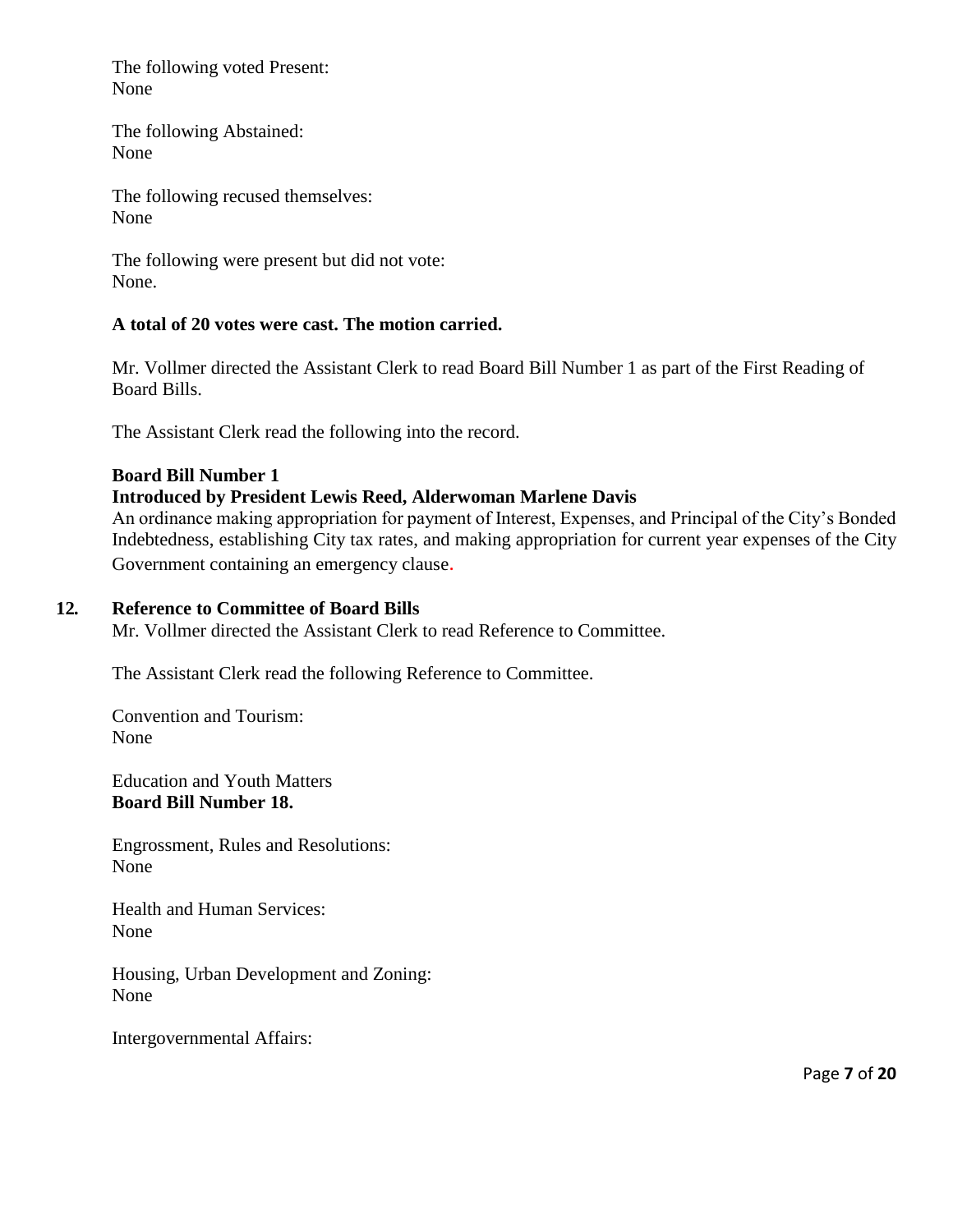None

Legislation: None

Neighborhood Development: **Board Bill Numbers 16 and 23.** 

Parks and Environmental Matters: None

Personnel and Administration: None

Public Employees: None

Public Safety: None

Public Utilities: None

Streets, Traffic and Refuse: **Bord Bill Numbers 15, 17, 24 and 25.** 

Transportation and Commerce: **Board Bill Number 22.** 

Ways and Means: **Board Bill Number 19, 20, 21 and 1.** 

# **13. Second Reading and Report of Standing Committees**

Mr. Vollmer directed the Assistant Clerk to Second Reading and Report of Standing Committees.

The Assistant Clerk read the following.

### **Public Safety Committee Report**

**Mr. Vaccaro of the Public Safety Committee submitted the following report, which was read:**

**Board of Aldermen Committee Report May 6, 2022**

### **To the President of the Board of Aldermen:**

The Public Safety Committee, to which the following Board Bills were referred, reports that it has considered the same and recommends adoption of Board Bill Numbers 5 and 14.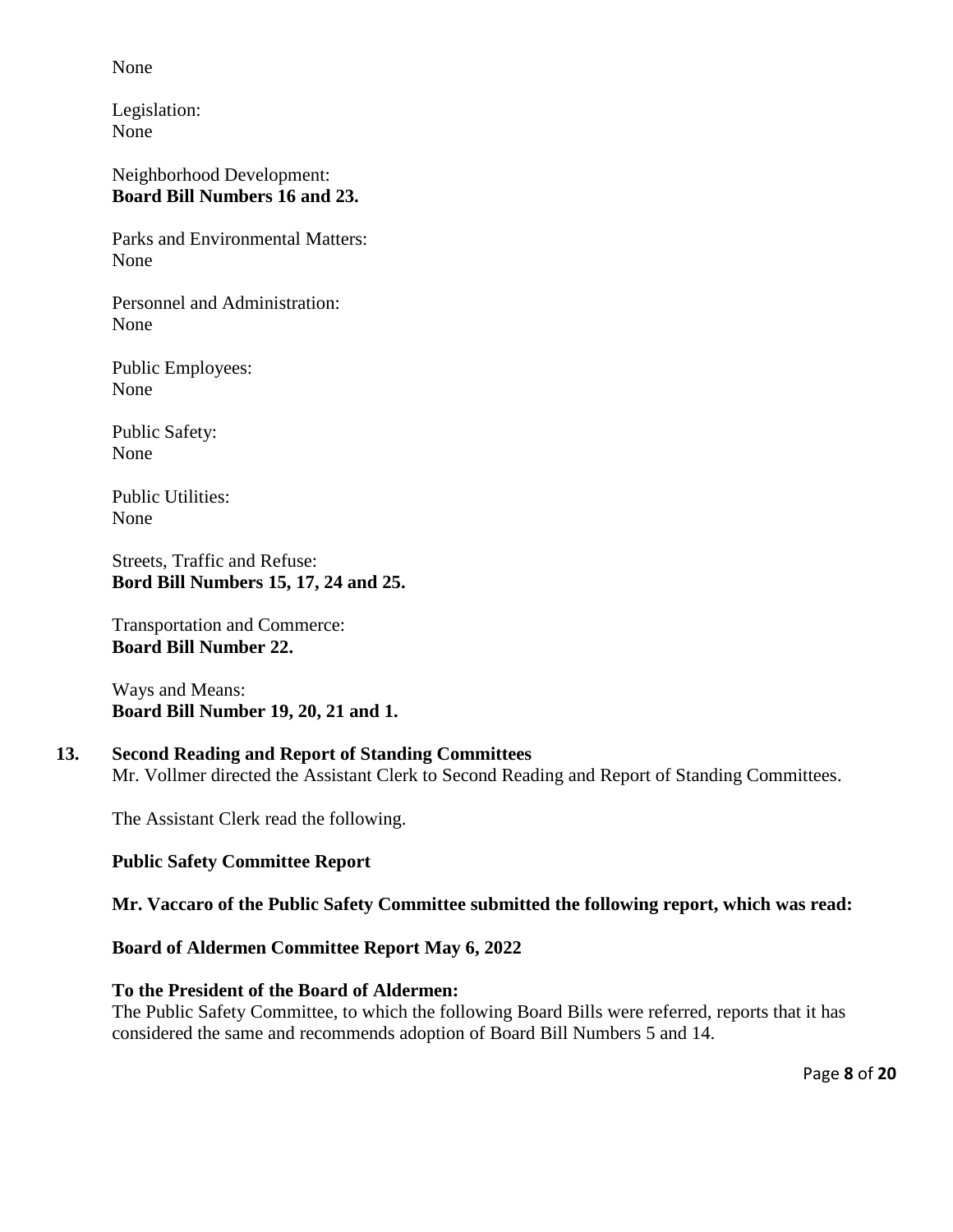### **Board Bill Number 5 Introduced by Alderwoman Pamela Boyd**

An ordinance repealing **Ordinance 69864**, and prohibiting the issuance of any package or drink liquor licenses for any currently non-licensed premises within the boundaries of the Twenty-Seventy Ward Liquor Control District, as established herein, for a period of three years from the effective date hereof; containing exceptions allowing, during the moratorium period, for the transfer of existing licenses, under certain circumstances, the issuance of a license to persons operating a restaurant at a previously nonlicensed premises, and the issuance of a license to a  $501(c)(3)$  tax-exempt organization at a previously non-licensed premises; and containing an emergency clause.

# **Board Bill Number 14**

# **Introduced by Alderman Thomas Oldenburg**

An ordinance prohibiting tents or similar shelters regardless of the materials in their construction or whether temporary or permanent, within public rights or way or in a manner that would impede the use or maintenance or a public right of way; and containing a definition of "public right of way."

**Alderman Joseph Vaccaro Chair of the Committee** 

- **14. Report of Special Committees** None
- **15. Perfection Consent Calendar**  None
- **16. Board Bills for Perfection** None
- **17. Third Reading Consent Calendar** None
- **18. Third Reading /Report of Engrossment and Final Passage** None
- **19. Courtesy Resolutions Consent Calendar**  Mr. Vollmer directed the Assistant Clerk to the Courtesy Resolutions Calendar.

The Assistant Clerk read the following:

## **RESOLUTION NUMBER 18 HONORING ORLANDO WATSON**

**WHEREAS**, the members of the St. Louis Board of Aldermen pause in our deliberations to recognize and honor the life and legacy of Orlando Watson; and

**WHEREAS**, Orlando Watson was born May 24, 1973 to the union of Landers and Rosalyn Watson; and

Page **9** of **20**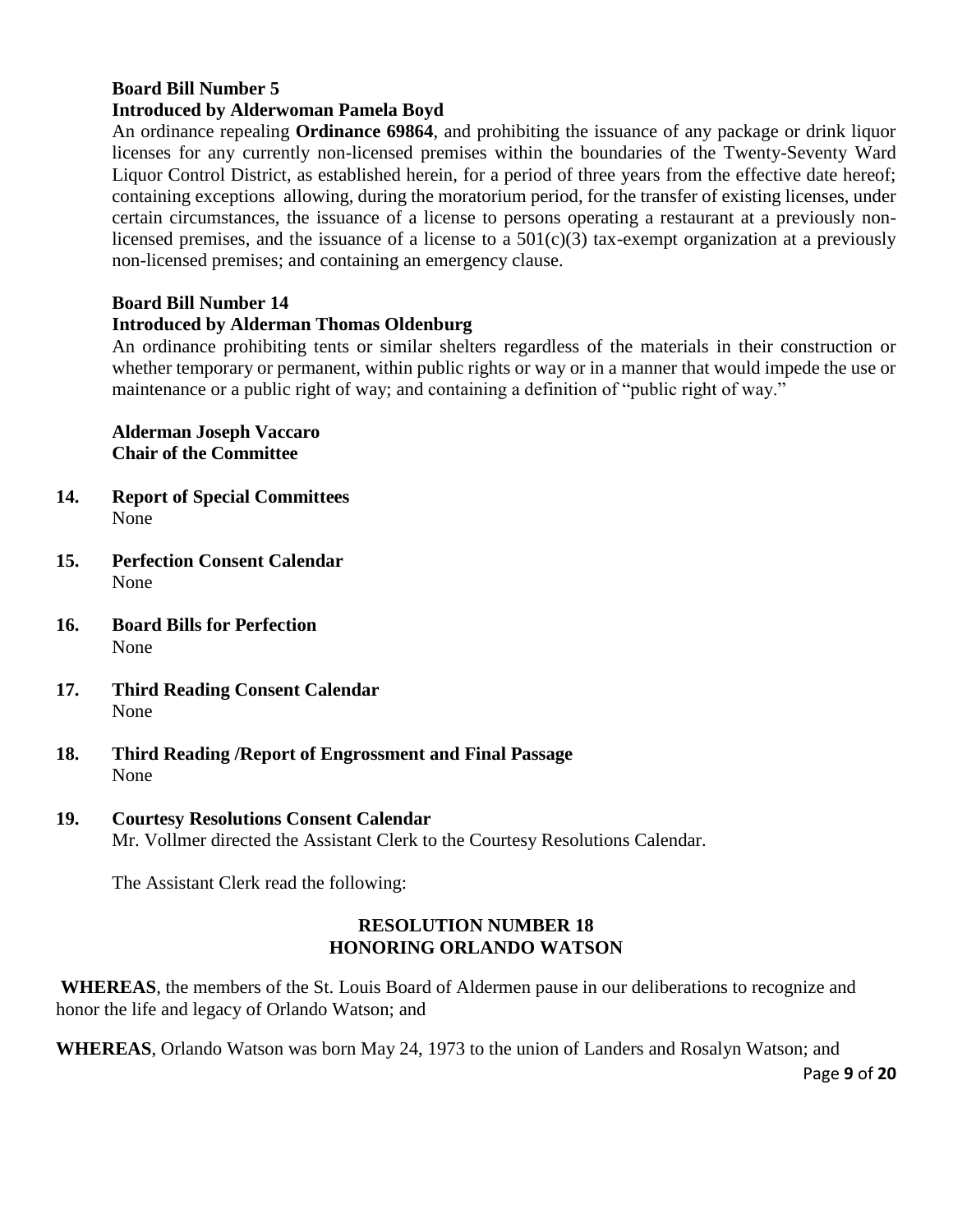**WHEREAS**, Orlando was a proud alum of University City High School and resided in University City for most of his life; and

**WHEREAS**, Orlando was a talented music producer and by the time he graduated high school he had already started making marketable music tracks and beats. After high school, he moved to Atlanta for a period of time to continue making music; and

**WHEREAS**, a few of Orlando Watson's accolades in the music industry include an American Music Award, multiple Platinum Plaques for production, and five Top 40 Billboard singles. His later music industry interests and endeavors included promotion and production of hundreds of concerts in the St. Louis area through his partnership in Rockhouse Entertainment; and

**WHEREAS**, In 2006, Watson was diagnosed with lymphatic cancer in his knee. After receiving treatment and going five years cancer free, he founded the I'm A Survivor Cancer Foundation to raise awareness and funding for cancer treatment. The organization held annual events for cancer awareness; and

**WHEREAS**, in 2019, Watson and long-time friend Tony Davis opened Prime 55 restaurant. Prime 55 was an immediate success and became the go to place of entertainers and athletes that visited St. Louis, as well as residents looking for a place to; and

**WHEREAS**, Watson was also involved in many anti-violence and anti-police brutality projects; and

**WHEREAS**, even after his cancer resurfaced, Orlando remained an inspiration and a support system to many who were encouraged by his ability to push through and continue to strive for success and excellence, and for the mark he continued to make on the St. Louis area; and

**WHEREAS**, Orlando Watson was well known for his commitment to his community, his knowledge of the music and entertainment industry, and his willingness to inspire and celebrate the success of others. Reflective of the name of his cancer foundation, Orlando's impact and the memory of him will survive for years to come; and

**WHEREAS**, Orlando Watson is survived by his wife of over 20 years, Michelle Watson, children; Paris, Zaeya, Orlando, and Caleb, his father Landers Watson.

**NOW THEREFORE BE IT RESOLVED** by the Board of Aldermen for the City of St. Louis that we pause in our deliberations to add our names to the rolls of people honoring and celebrating the life of Orlando Watson. We further direct the Clerk of this Board of Aldermen to spread a copy of this Resolution across the minutes of these proceedings and to prepare a commemorative copy of this resolution to the end that it may be presented to the Watson family at a time and place deemed appropriate by the sponsor.

**Introduced this 6th day of May, 2022 by: The Honorable Shameem Clark-Hubbard, Alderwoman 26th Ward The Honorable Lewis E. Reed, President St. Louis City Board of Aldermen**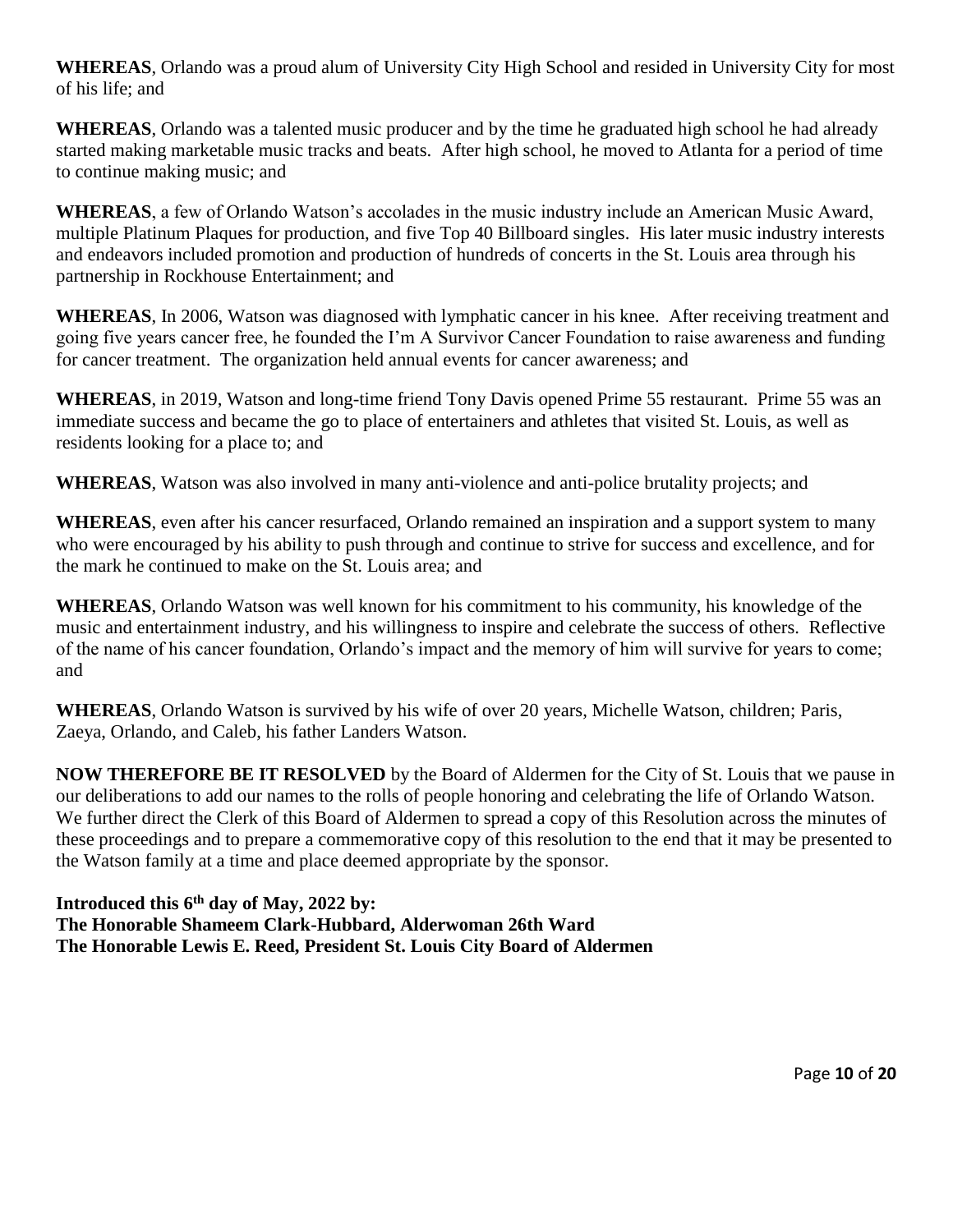## **RESOLUTION NUMBER 22 HONORING DR. HOMER ERWIN NASH, JR.**

**WHEREAS,** it has come to the attention of this Honorable Board of Aldermen of the City of St. Louis of the passing of Dr. Homer Erwin Nash, Jr. an active and contributing member of our community; and

**WHEREAS,** Homer Erwin Nash, Jr, MD was born in Atlanta, GA on August 22, 1925. He was the fifth child, and only son, of Homer Erwin Nash, Sr, and Marie Antionette Graves Nash. He attended Morehouse College in Atlanta until joining the army. He served in the US Army Infantry in Italy during World War II and received the Military Order of the Purple Heart and Bronze Star Medal for service to his country; and

**WHEREAS,** after the war, he attended Meharry Medical College in Nashville, TN. There he met and fell in love with Ellene Terrell Bentley, and they married in 1947. They began their family with the birth of their eldest daughter in 1949; and

**WHEREAS,** he graduated from medical school in 1951 and joined his sister Helen in St. Louis in 1952 for a residency in Pediatrics at Homer G. Phillips Hospital. In 1955 he began his private pediatric practice and during the next years, he and Ellene added four more daughters to their blossoming family; and

**WHEREAS,** while a member of the medical staff at St. Louis Children's Hospital and Barnes Jewish Hospital (BJC) he served on many committees and advisory boards. He worked with the Community Outpatient Practice Experience facilitating real-life community pediatric practicums for medical residents from Children's Hospital. He did the same for physician assistants and nurse practitioners from other programs; and

**WHEREAS,** in addition to his practice, he was a Clinical Professor of Pediatrics at Washington University School of Medicine and dedicated himself to providing excellent healthcare to and advocacy for underserved children and families in North St. Louis. He was a member of the National Medical Association, the Mound City Medical Forum, and the American Academy of Pediatrics; and

**WHEREAS,** he was a proud "Girl Dad", grandfather, and great-grandfather. His energy, kindness, intelligence, and humor blessed his family, friends, and all who encountered him. Always active he also enjoyed playing handball, racquetball, golf, and worldwide travel with family and friends. He was an avid reader and Master bridge player and even taught the game to others. He was also a member of Sigma Pi Phi fraternity, the ETA Boule chapter, The Royal Vagabonds, the Music Lovers, the Ebony Tennis Club, and the St. Louis Bridge Club; and

**WHEREAS,** Homer is preceded in death by his wife Ellene Nash, parents, Marie Antoinette Graves Nash and Homer E. Nash, Sr., sisters Marie Nash, Catherine Harris Frye, Helen Nash, Harriet Chisholm, and son-in-law Leo Ming; and

**WHEREAS,** he is survived by his sister Dorothy Shack, daughters Terrell Ellene Mann (Steve), Lauren Ming, Sherry Heard, Alison Nash (Clarence Dula) and Tracey Nash-Huntley (David Huntley) survive him as do his grandchildren, Earl Ming (Nikkisha), Stephan Mann, Courtney Dula (Adam Pearson), Carole Dula-Bell (Rickell Bell), CK Ming, Jordan Heard, Sydney Heard, Calhoun Huntley, Porter Huntley, William Dula, and Homer Dula; and great-grandchildren Zoey Birdsong, Gabrielle Ming, Kyah Mann, Gavin Ming, Vivienne Pearson, Denise Bell, Phineas Pearson, and Imani Makeda Black. He is also survived by nieces, nephews, grandnieces, grandnephews, cousins, in-laws, and a host of friends of all ages.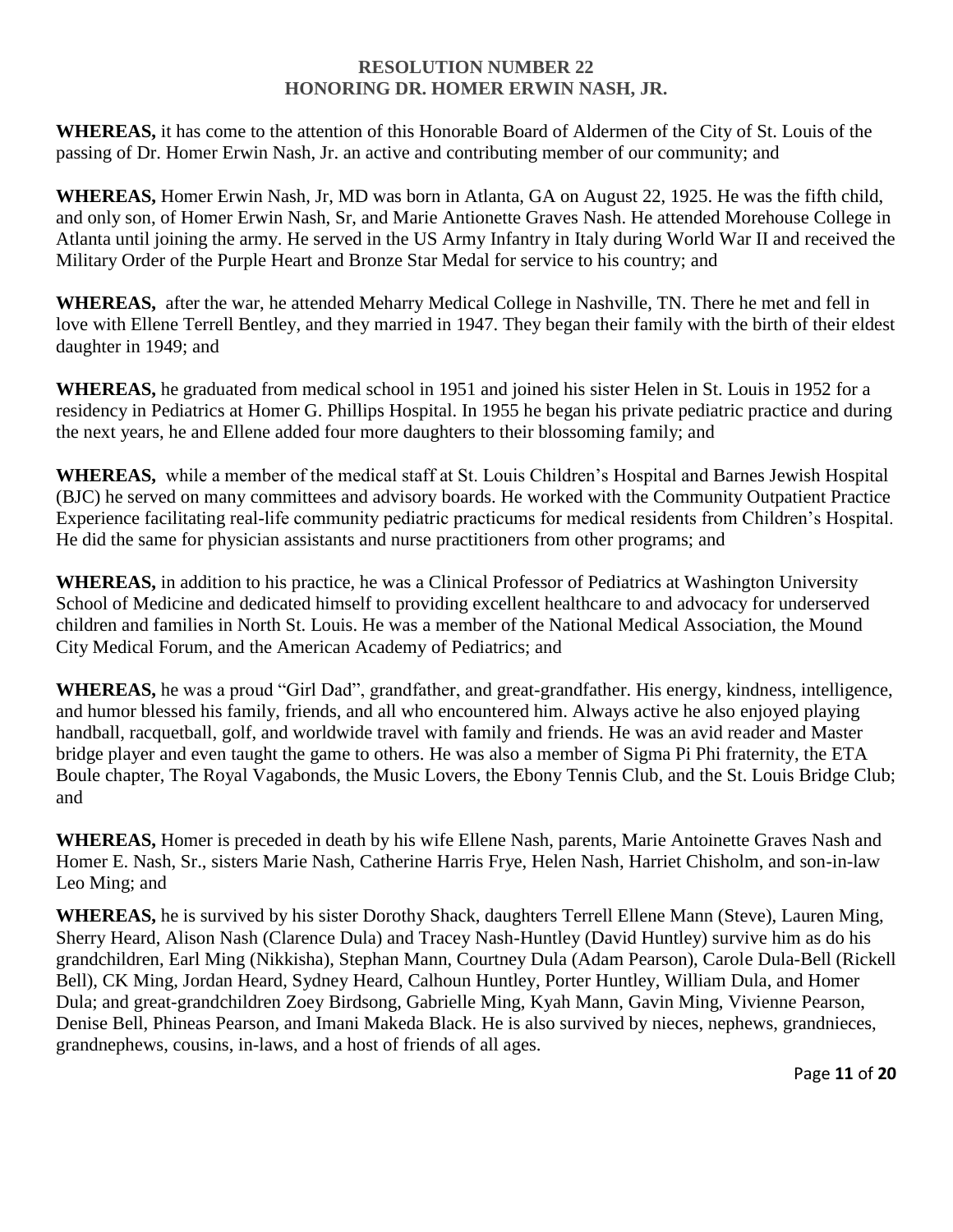**NOW THEREFORE BE IT RESOLVED** by this Honorable Board of Aldermen of the City of St. Louis that we pause in our deliberations to recognize the many achievements and contributions of Dr. Homer Erwin Nash, Jr. and by adoption of this Resolution wish to add our names to the rolls of people honoring and celebrating his life. We further direct the Clerk of this Board of Aldermen to spread a copy of this Resolution across the minutes of these proceedings and to prepare a commemorative copy of this resolution to the end that it may be presented to the Watson family at a time and place deemed appropriate by the sponsor.

# **Introduced this 6th day of May, 2022 by: The Honorable Shameem Clark-Hubbard, Alderwoman 26th Ward**

## **RESOLUTION NUMBER 23 HONORING 5268 MAPLE IN ST. LOUIS MISSOURI AS THE RECIPIENT OF THE MISSOURI PRESERVATION 2022 PRESERVE MISSOURI AWARD**

**WHEREAS**, the members of this Honorable Board of Aldermen of the City of St. Louis pause to recognize 5268 Maple in St. Louis Missouri, which is the recipient of the Missouri Preservation 2022 Preserve Missouri Award; and

**WHEREAS**, the Preserve Missouri Awards recognize outstanding efforts and projects around the state, illustrate the diversity of historic preservation issues, and recognize a variety of projects completed by public, private, and non-profit owners including commercial and residential rehabilitations, landscape preservation, and advocacy; and

**WHEREAS,** prominently located at the corner of Union Boulevard and Maple Avenue on the western edge of the Mount Cabanne/Raymond Place Historic District, 5268 Maple stood vacant since 2003 when the building was devastated by fire; and

**WHEREAS,** by the time Erica Henderson partnered with Guy Slay to acquire the property from the St. Louis City's Land Reutilization Authority, fifteen years of exposure to the elements on top of damage from the fire had taken its toll on the home; and

**WHEREAS**, extensive structural repairs were done to the second floor joists and roof along with new windows replicated from the remaining sashes; a new front porch was built with new granite columns to replace the originals that had been stolen; the non-historic steel structure on the rear of the building was replaced with a historically appropriate two-story wood porch; and wood detailing on the exterior was repaired; and

**WHEREAS**, in addition, the interior woodwork was salvaged, repaired, and reproduced where needed; walls and ceilings were refinished; and the floors which had been heavily damaged were replaced with new tongueand-groove wood floors that matched the originals; and

**WHEREAS,** 5268 Maple was updated with entirely new electrical, mechanical and plumbing systems as well as new kitchens and bathrooms due to the heavy damage, but the original floor plan of the house was retained; and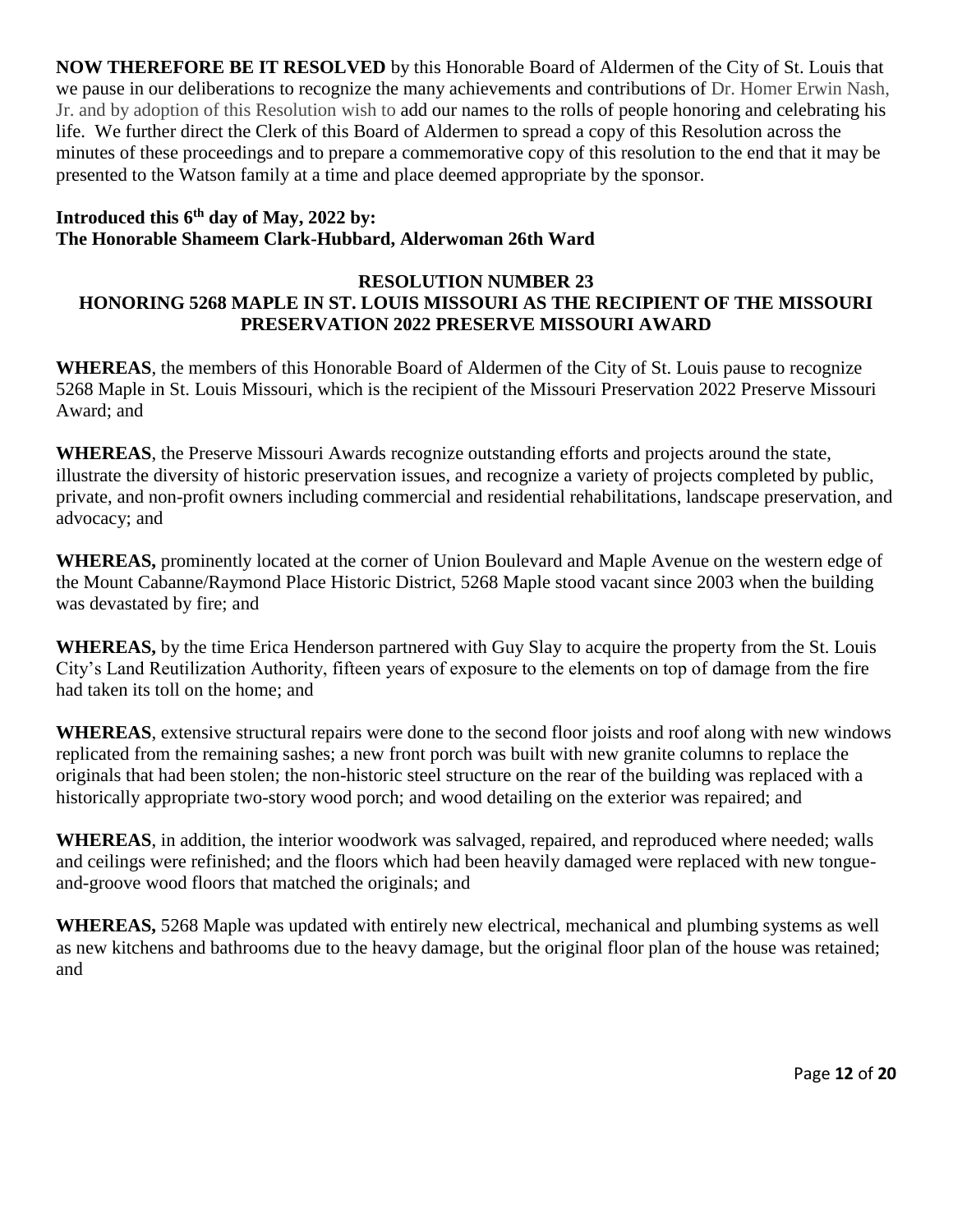**WHEREAS**, both state and federal historic tax credits helped fund the project and 5268 Maple was quickly rented spurring further reinvestments in the area which helps move the community one step closer to breaking down the "Delmar Divide"; and

**WHEREAS**, 5268 Maple will be honored during the 2022 Missouri Preservation Honor Awards ceremony to be held April 19, 2022.

**NOW THEREFORE BE IT RESOLVED**, that this Honorable the Board of Aldermen of the City of St. Louis pause in our deliberations to acknowledge and congratulate 5268 Maple in St. Louis Missouri as the recipient of the Missouri Preservation 2022 Preserve Missouri Award. We further direct the Clerk of this Board to spread a copy of this Resolution across the minutes of these proceedings and to prepare a commemorative copy to the end that it may be presented at a time and place and to those deemed appropriate by its sponsor.

## **Introduced this 6th day of May, 2022 by: The Honorable Shameem Clark-Hubbard, Alderwoman 26th Ward**

## **The Courtesy Resolutions Calendar was adopted under the Special Order of the Day.**

## **20. First Reading of Resolutions**

Mr. Vollmer directed the Assistant Clerk to the First Reading of Resolutions.

The Assistant Clerk read the following.

# **RESOLUTION NUMBER 19 ZELCK CREEK PROPERTIES, LLC IN THE CITY OF ST. LOUIS ENHANCED ENTERPRISE ZONE**

**WHEREAS**, by Ordinance No. 67350 this St. Louis Board of Aldermen (the "Board") authorized the Mayor, on behalf of the City of St. Louis (the "City"), to request the designation of a certain area of the City, as more fully described in said ordinance approved December 11, 2006 as an Enhanced Enterprise Zone ("EEZ") eligible for the tax incentives provided in Sections **135.950** through **135.973**, inclusive, R.S.MO. (2016) as amended (the "Statute"); and

**WHEREAS**, the Statute allows, in certain circumstances and subject to certain conditions, the ad valorem taxes which would otherwise be due on subsequent real estate improvements made in EEZ areas to be abated up to 100% for a period not to exceed 25 years from the date the original EEZ area was so designated; or until December 11, 2031; and

**WHEREAS**, Ordinance No. 67350 provides for up to a ten (10) year abatement of taxes on real property in the EEZ in accordance with the requirements of Section **135.963** of the Statute, as amended from time to time, subject to certain terms and conditions; and

**WHEREAS**, Ordinance No. 67350 provides for the Enhanced Enterprise Zone Board (the "EEZ Board") to review plans for subsequent improvements on real property in the EEZ (the "Subsequent

Page **13** of **20**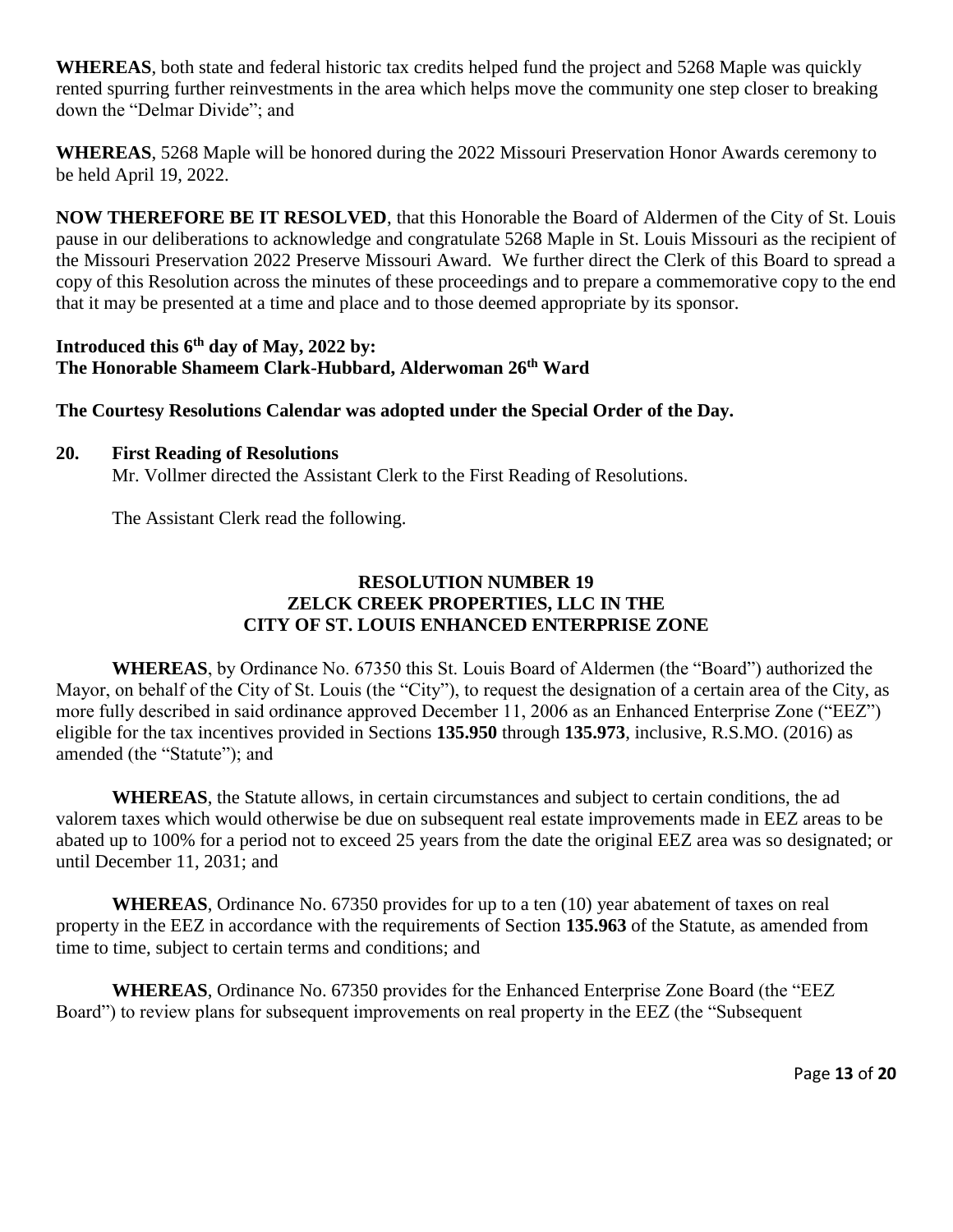Improvements") and to recommend to this Board the extent to which tax abatement should be granted therefor; and

**WHEREAS**, Zelck Creek Properties, LLC. ("Developer") is greatly enhancing its property located at 5390 Bircher Blvd. resulting in Subsequent Improvements; and

**WHEREAS**, it is estimated that the Subsequent Improvements will initially cost approximately \$1,475,000; and will result in adding at least 95 more jobs; and

**WHEREAS**, EEZ Board has reviewed plans for Developer's Subsequent Improvements and recommends that the ad valorem taxes that would otherwise be imposed on Subsequent Improvements be abated for a period of ten (10) years based on 95% of the assessed value of the incremental improvements; and

**WHEREAS**, "Developer" began the Subsequent Improvements after January 11, 2007, the effective date of Ordinance No. 67350; and

**WHEREAS**, Section **135.963** of the Statute provides that no abatement shall be granted except upon approval of an authorizing resolution by the governing authority having jurisdiction over the Enhanced Enterprise Zone area following a public hearing held by said governing authority for the purpose of obtaining the opinions and suggestions of residents of political subdivision in the area affected and published in a newspaper of general circulation in the area to be affected by the exemption at least twenty (20) days prior to the hearing but not more than thirty (30) days prior to the hearing, stating the time, location, date and purpose of the hearing; and

**WHEREAS**, such public hearing was held on the day of \_\_\_\_\_\_\_\_\_\_\_\_, 2021, notice of which was given in accordance with the requirements of the Statute as described above, and all interested parties had the opportunity to be heard at said public hearing.

**NOW THEREFORE BE IT RESOLVED** by the St. Louis Board of Aldermen as follows:

- 1. The Subsequent Improvements for property at 5390 Bircher Blvd. shall be exempt from the ad valorem taxes, which would otherwise be imposed thereon for a period of ten (10) years based on 95% of the assessed value of the incremental improvements.
- 2. For purposes of calculating the tax liability for the Subsequent Improvements, any increase in the assessment of any improvements, from the assessment in effect for such improvements as of the year the project is substantially complete, shall be deemed attributable to the Subsequent Improvements.
- 3. In accordance with Section **135.963.2** of the Statute, a copy of this resolution shall be forwarded to the Director of Missouri Department of Economic Development within thirty (30) days of its approval.

**Introduced this 6th day of May 2022 by: Honorable Jeffery Boyd, Alderman 22th Ward**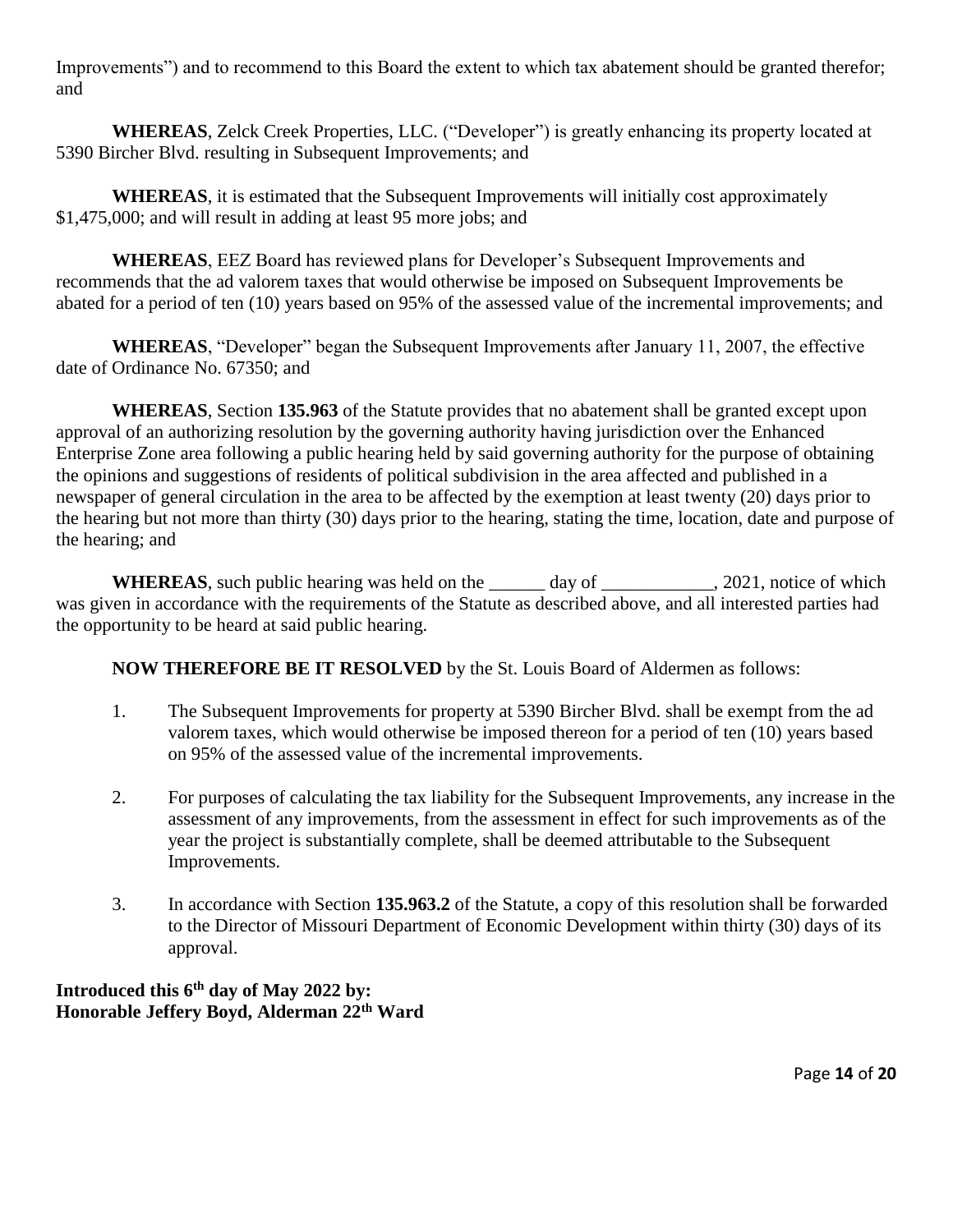Mr. Vollmer recognized Ms. P. Boyd on the motion to adopt Resolution Number 19.

Ms. P. Boyd moved to send Resolution Number 19 to the Housing, Urban Development and Zoning Committee.

Seconded by Ms. Davis.

Mr. Vollmer called for the vote to on the motion to send Resolution Number 19 to the Housing, Urban Development and Zoning Committee.

# **The motion was carried unanimously by voice vote.**

## **RESOLUTON NUMBER 20 2019 GRAND CENTER COMMUNITY IMPROVEMENT DISTRICT DIRECTOR APPOINTMENTS**

WHEREAS, City of St. Louis Ordinance 71039, adopted November 4<sup>th</sup>, 2019, establishes the 2019 Grand Center Community Improvement District, provides for the district's governance by a board of directors and the composition of the board, the process for appointing board members, and their terms of office; and

**WHEREAS**, Ordinance 71039 specifies that the 2019 Grand Center Community Improvement District board of directors shall be comprised of eleven (11) individual directors (collectively the "Directors" and each a "Director"), such Directors to be appointed by the Mayor of the City with the consent of the Board of Aldermen. Each Director shall meet be at least 21 years of age, be either an owner of real property or its legally authorized representative operating within the district; and

**WHEREAS**, Ordinance 71039 requires that the Mayor's reappointments to the 2019 Grand Center Community Improvement District's board of directors be approved by the Board of Aldermen by Resolution.

**NOW THEREFORE BE IT RESOLVED** that the Mayor submitted to the Board of Aldermen, for its approval those individuals for the reappointments to the 2019 Grand Center Community Improvement District specified below, and the Board of Aldermen hereby approves the reappointments of said individuals to the 2019 Grand Center Community Improvement District.

- The reappointment of Mr. Chris Hanson, serving as a legally authorized representative of KAF LLC, the owner of real property within the district, whose term will expire on **November 4, 2025**.
- The reappointment of Mr. David Belsky, serving as a legally authorized representative of B.A.S. LTD, the owner of real property within the district, whose term will expire on **November 4, 2025.**
- The reappointment of Ms., Dawn Kleinschrodt, serving as a legally authorized representative of University Club Association L.P., the owner of real property within the district, whose term will expire on **November 4, 2025**.
- The reappointment of Mr. Michael Albrecht, serving as a legally authorized representative of Contemporary Art Museum St. Louis, the owner of real property within the district, whose term will expire **November 4, 2025**.
- The reappointment of Ms. Stacey Howlett, serving as a legally authorized representative of Angad Arts Hotel, the owner of real property within the district, whose term will expire on **November 4, 2025**.
- The reappointment of Mr. Stanley Jones, serving as a property owner within the district whose term will expire on **November 4, 2025**.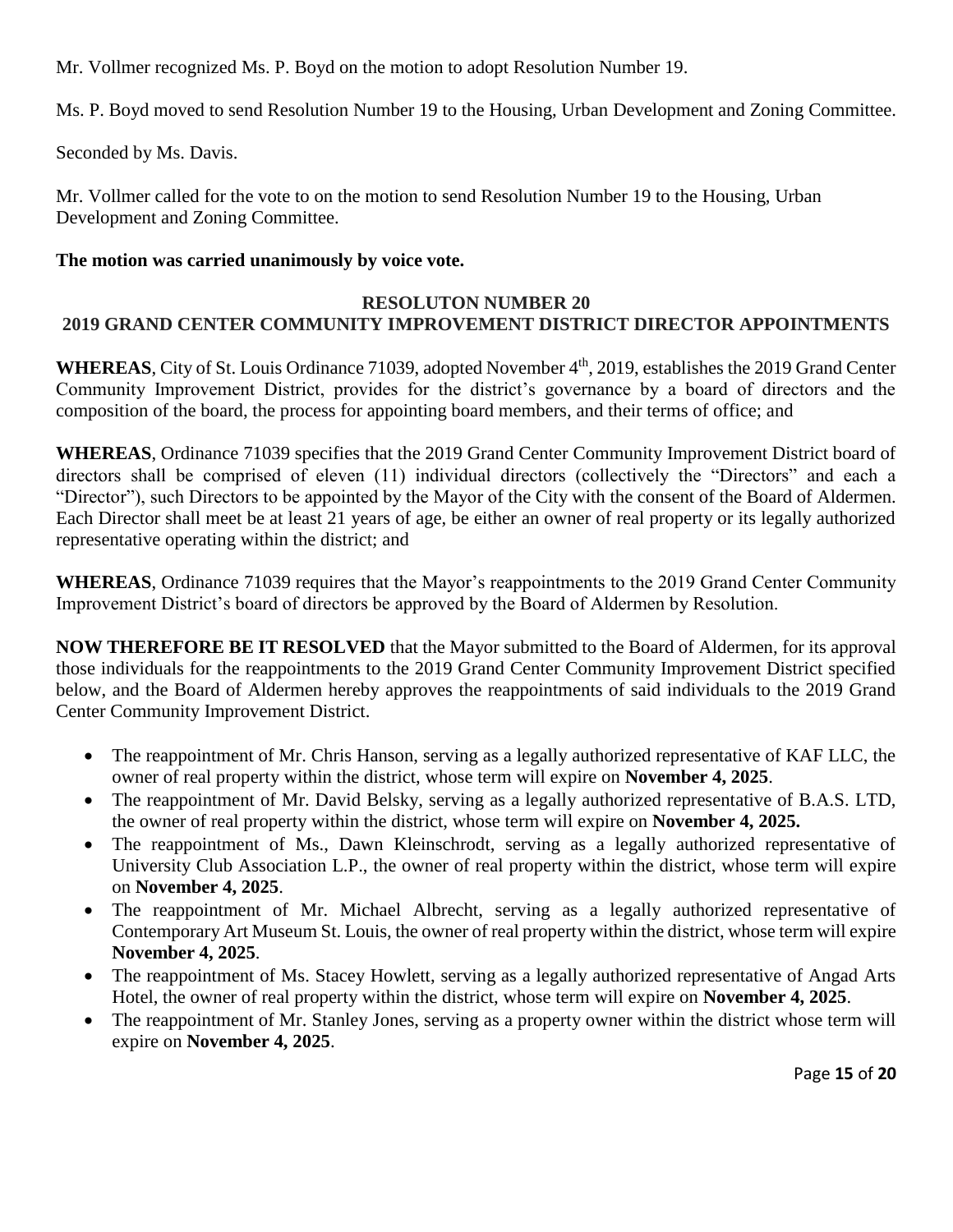## **Introduced this 6th day of May, 2022 by: The Honorable Marlene Davis, Alderwoman 19th Ward**

Mr. Vollmer recognized Ms. Davis on the motion to adopt Resolution Number 20.

Seeing no opposition to unanimous consent, Ms. Davis moved to adopt Resolution Number 20.

Seconded by Ms. P. Boyd.

Mr. Vollmer called for the vote to on the motions adopt Resolution Number 20.

## **The motion was carried unanimously by voice vote.**

## **RESOLUTON NUMBER 21 OLIVE WEST COMMUNITY IMPROVEMENT DISTRICT DIRECTOR APPOINTMENTS**

**WHEREAS**, City of St. Louis Ordinance 71047, adopted December 26, 2019, establishes the Olive West Community Improvement District, provides for the district's governance by a board of directors and the composition of the board, the process for appointing board members, and their terms of office; and

**WHEREAS**, Ordinance 71047 specifies that the Olive West Community Improvement District board of directors shall be comprised of five (5) individual directors (the "Directors" and each a "Director"). Each Director, during his or her term, shall be at least 18 years of age and either be an owner of real property or their legally authorized representative the district ("Owner"), or an owner of a business or a legally authorized representative of a business operating within the district ("Operator").

**WHEREAS**, Ordinance 71047 requires that the Mayor's appointments to the Olive West Community Improvement District's board of directors be approved by the Board of Aldermen by Resolution.

**NOW THEREFORE BE IT RESOLVED** that the Mayor submitted to the Board of Aldermen, for its approval those individuals for their reappointments to the Olive West Community Improvement District specified below, and the Board of Aldermen hereby approves the reappointments of said individuals to the Olive West Community Improvement District.

- The reappointment of Mr. Stephen Tarmpe, serving as a legally authorized representative of Olive West Properties, LLC the owner of real property within the district, whose term will expire **December 31, 2025**.
- The reappointment of Mr. Michael Barry, serving as a legally authorized representative of Olive West Properties, LLC the owner of real property within the district, whose term will expire **December 31, 2025**.

## **Introduced this 6th day of May, 2022 by: The Honorable Marlene Davis, Alderwoman 19th Ward**

Mr. Vollmer recognized Ms. Davis on the motion to adopt Resolution Number 21.

Seeing no opposition to unanimous consent, Ms. Davis moved to adopt Resolution Number 21.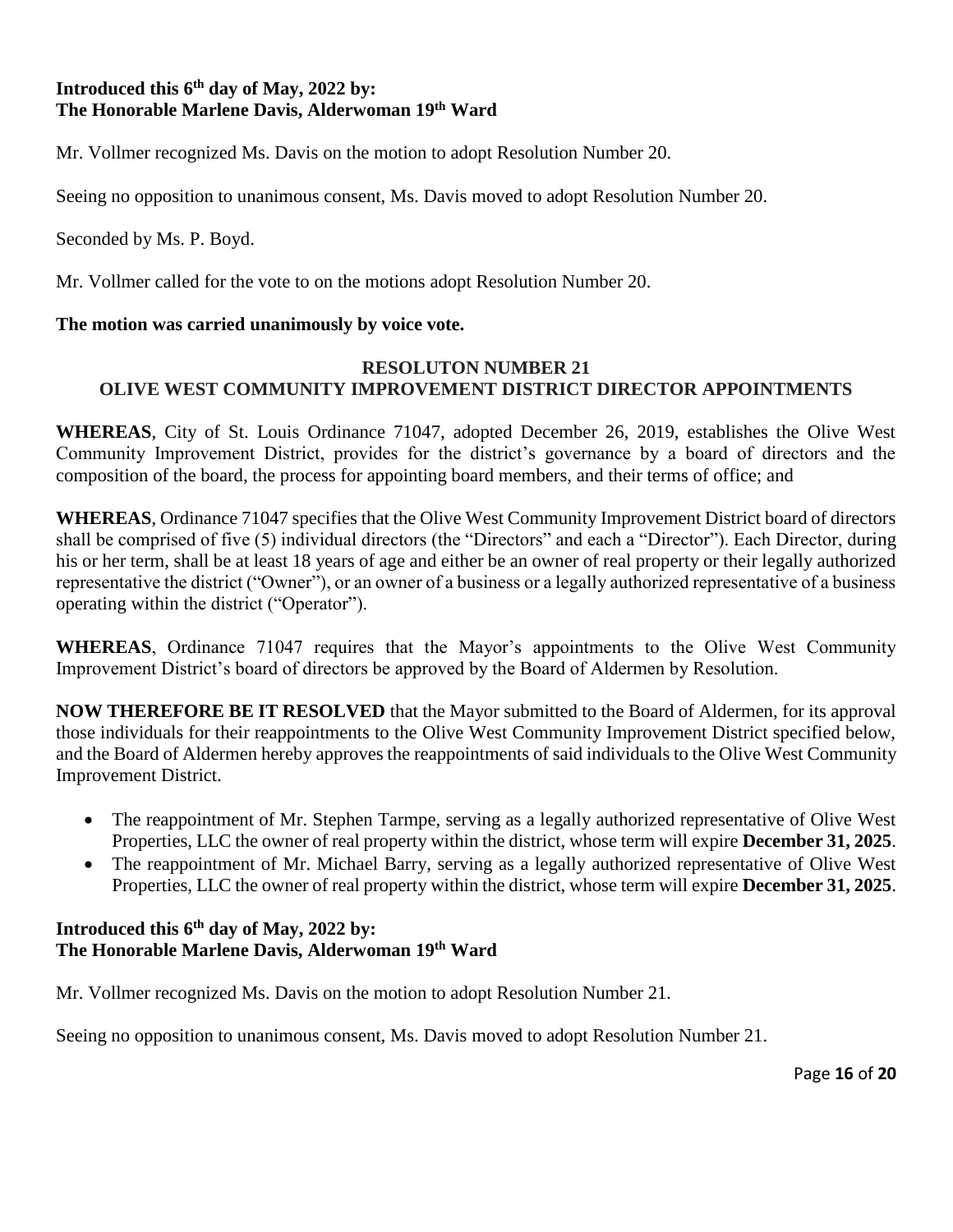Seconded by Mr. Vaccaro.

Mr. Vollmer called for the vote on the motion to adopt Resolution Number 21.

#### **The motion was carried unanimously by voice vote.**

## **RESOLUTON NUMBER 24 SOULARD COMMUNITY IMPROVEMENT DISTRICT PROPOSED ANNUAL BUDGET**

**WHEREAS**, the Soulard Community Improvement District is a community improvement district of the State of Missouri formed pursuant to Sections 67.1401 to 67.1571 of the Revised Statues of Missouri, known as the CID Act, and City of St. Louis Ordinance Number 71011; and

**WHEREAS**, pursuant to subsection 67.1471.2 of the CID Act the Soulard Community Improvement District is required to submit a copy of its proposed annual budget to the Board of Aldermen for the Board's review and comment; and

**WHEREAS**, in furtherance of the requirements of subsection 67.1471.2 of the CID Act a copy of the Soulard Community Improvement District's proposed Annual Budget for Fiscal Year 2022-2023 is attached to this resolution.

**NOW THEREFORE BE IT RESOLVED** by the Board of Aldermen, that the Board hereby acknowledges receipt of the Soulard Community Improvement District's Proposed Annual Budget for Fiscal Year 2022-2023.

## **Introduced this 6th day of May 2022 by: The Honorable John Coatar, Alderman 7th Ward**

Mr. Vollmer recognized Ms. Howard on the motion to adopt Resolution Number 24.

Ms. Howard moved to send Resolution Number 24 to the Ways and Means Committee.

Seconded by Mr. Collins-Muhammad.

Mr. Vollmer called for the vote on the motion to send Resolution Number 24 to the Ways and Means Committee.

### **The motion carried unanimously by voice vote.**

## **RESOLUTON NUMBER 25 IN SUPPORT OF THE MEDICARE FOR ALL ACT OF 2021**

**WHEREAS**, every person in Saint Louis and the United States should have guaranteed timely access to health services of the highest quality; and

Page **17** of **20**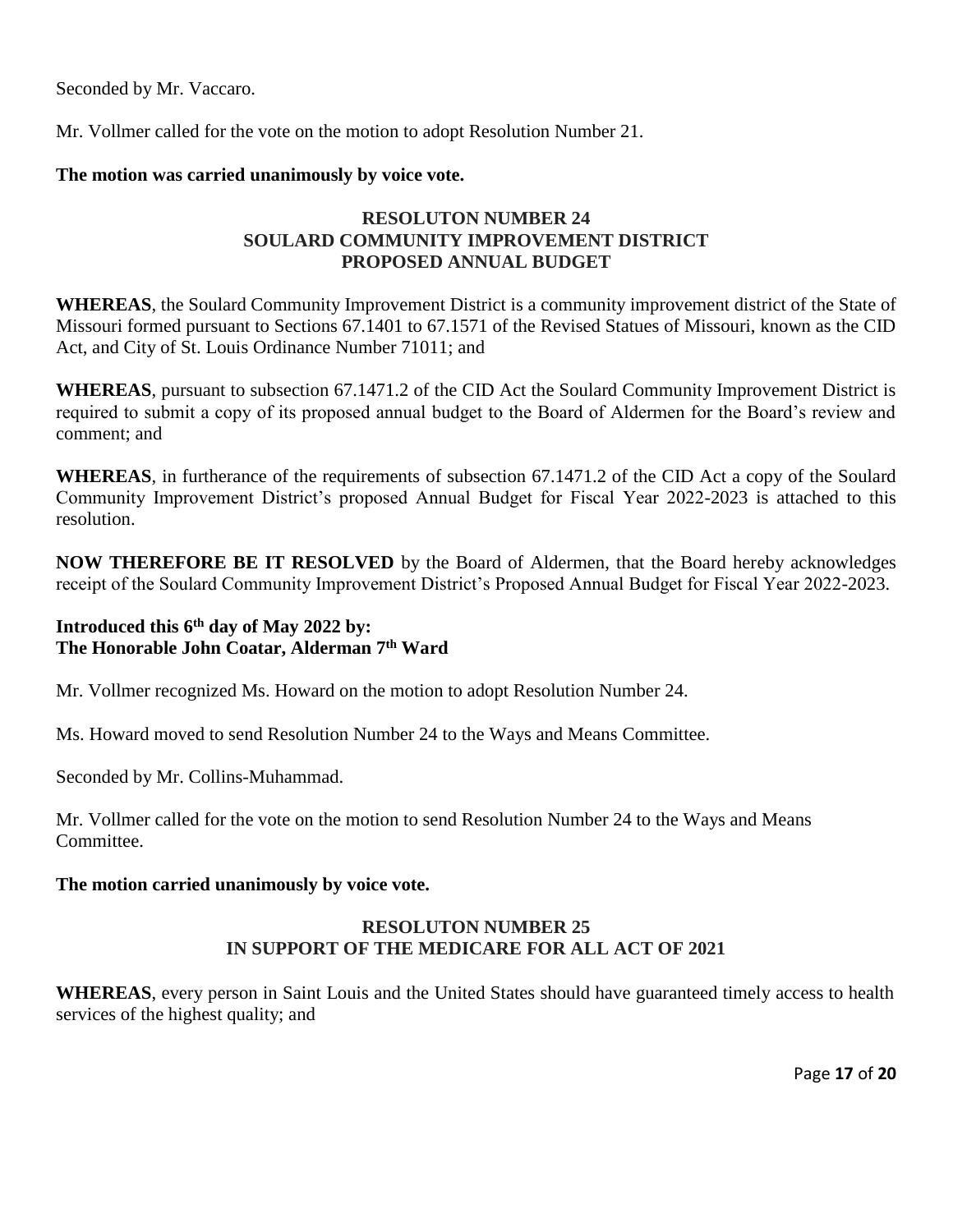**WHEREAS**, our society has a moral obligation to ensure health care for all its people; and

**WHEREAS**, health care rationing and discrimination based on socioeconomic status and perceived social worth is inherent in profit-driven healthcare; and

**WHEREAS**, health care must be allocated according to medical need; and

**WHEREAS**, in a 2016 survey of Saint Louis residents, Black residents were twice as likely to not have insurance, and gave Saint Louis a Racial Equity Score of 40 out of 100; and

**WHEREAS**, a 2019 study by the U.S. Census Bureau showed an increase in Missouri's uninsured, ranking Missouri at 36<sup>th</sup> in health care nationwide based on increasing mortality rates, increasing premature deaths, increasing rates of cancer mortality, lack of access to preventive care, undiagnosed or untreated chronic illness, and more Emergency Room visits; and

**WHEREAS,** the average cost of insuring a City employee is just under \$8,000, or 17% of the average City employee's salary; and

**WHEREAS**, health care costs are rising faster than wages; and the rising cost of insuring municipal employees and retirees can best be met, not by limiting benefits, but by expanding them under a national, publicly funded health care program; and

**WHEREAS**, Saint Louis is home to world-class universities, medical schools, hospitals and clinics; and

**WHEREAS**, Saint Louis hospitals will benefit from prompt, guaranteed payment for services, and an enhanced public image,

**WHEREAS**, the United States spends nearly twice as much per capita on health care compared to other industrialized countries, yet only a fraction of our people are entitled to it; and

**WHEREAS**, the United States ranks 35<sup>th</sup> by the World Health Organization in quality of health care using public health standards, such as life expectancy, infant mortality, maternal mortality, and death from preventable causes; and

**WHEREAS**, the long-term effects of COVID-19 will continue to haunt our City, increasing risk to life and health for the foreseeable future; and

**WHEREAS**, citizens with commercial insurance often experience delays in obtaining medical care or denials of reimbursement; and

**WHEREAS**, citizens with commercial insurance suffer increasing out-of-pocket costs increasing premiums, uncovered services, and out of network bills, yet more than one-half of all personal bankruptcies are due to medical bills; and

**WHEREAS**, the Medicare for All Act of 2021 guarantees universality, accessibility, and comprehensive care

Page **18** of **20**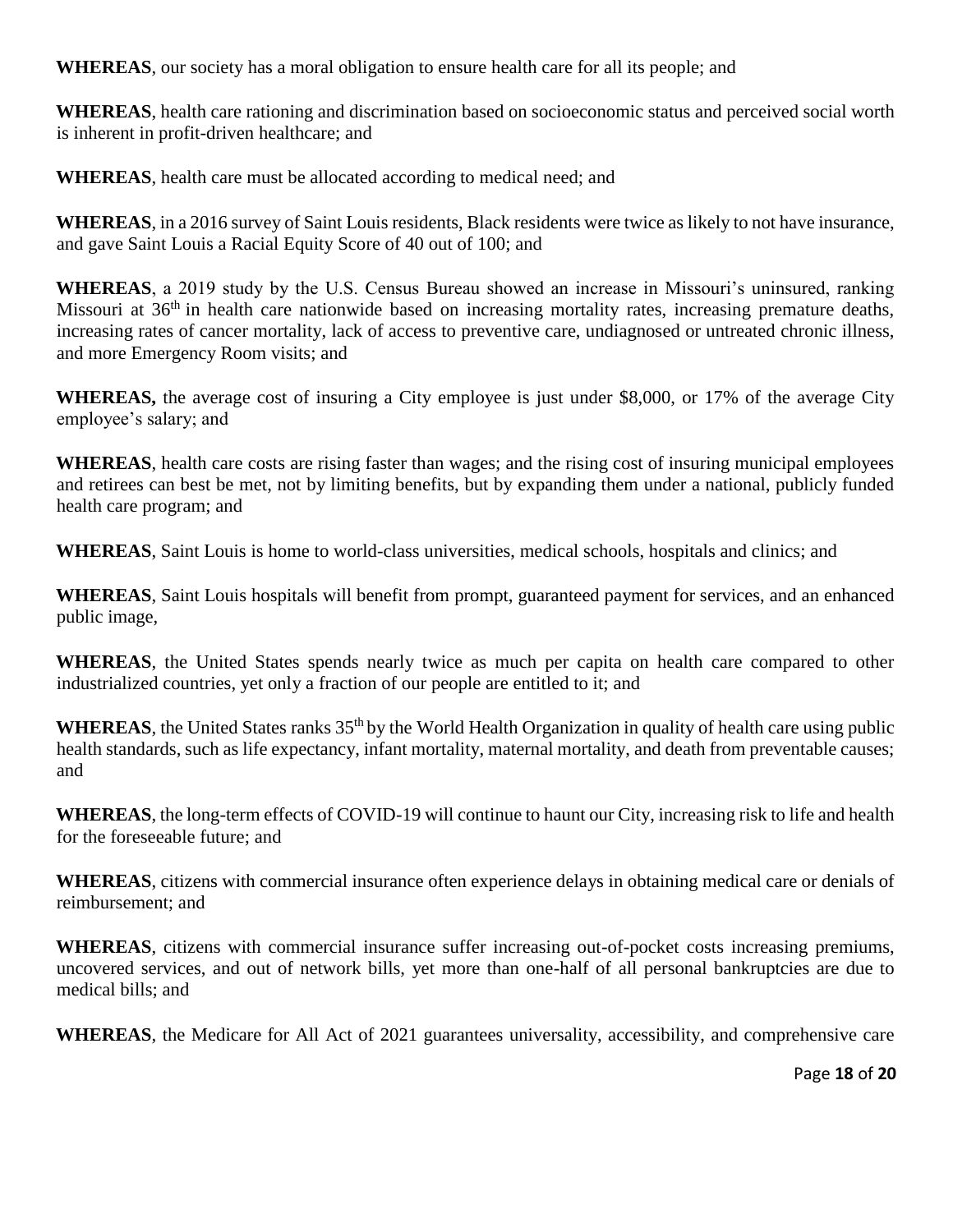including preventive care, hearing and vision care, mental health services and dental care, reproductive and maternity services, long term care, and prescription drugs; and

**WHEREAS**, Medicare for All would adequately fund health care in an efficient, fair, and sustainable way; and

**WHEREAS**, under Medicare for All, Saint Louis businesses will have a healthier, more productive workforce, and be competitive without cost burdens of insurance for current or retired employees; and

**WHEREAS**, Medicare for All would reduce costs substantially through elimination of bureaucratic waste and bloated administration, simple streamlined billing, and by negotiating drug prices with manufacturers.

**NOW THEREFORE BE IT RESOLVED** by the Board of Aldermen the Board supports and endorses The Medicare for All Act of 2021, which will expand health security and health services to all, eliminate health disparities, and lower health care costs, and hereby directs the Clerk of the Board of Aldermen to send a copy of this Resolution to Missouri's U.S. Representatives and Senators.

# **Introduced this 6th day of May 2022 by: The Honorable Pamela Boyd, Alderwoman 27th Ward The Honorable Bill Stephens, 12th Alderman 12th Ward**

Mr. Vollmer recognized Ms. P. Boyd on the motion to adopt Resolution Number 25.

Ms. P. Boyd moved to send Resolution Number 25 to the Health and Human Services Committee.

Seconded by Ms. Rice.

Mr. Vollmer called for the vote on the motion to send Resolution Number 25 to the Health and Human Services Committee.

## **The motion was carried unanimously by voice vote.**

- **21. Second Reading of Resolutions, Committee Reports and Adoptions** None
- **22. Miscellaneous and Unfinished Business**  None
- **23. Announcements**  Mr. Vollmer directed the Assistant Clerk to Announcements.

The Assistant Clerk read the following:

*MONDAY, MAY 9, 2022 NONE*